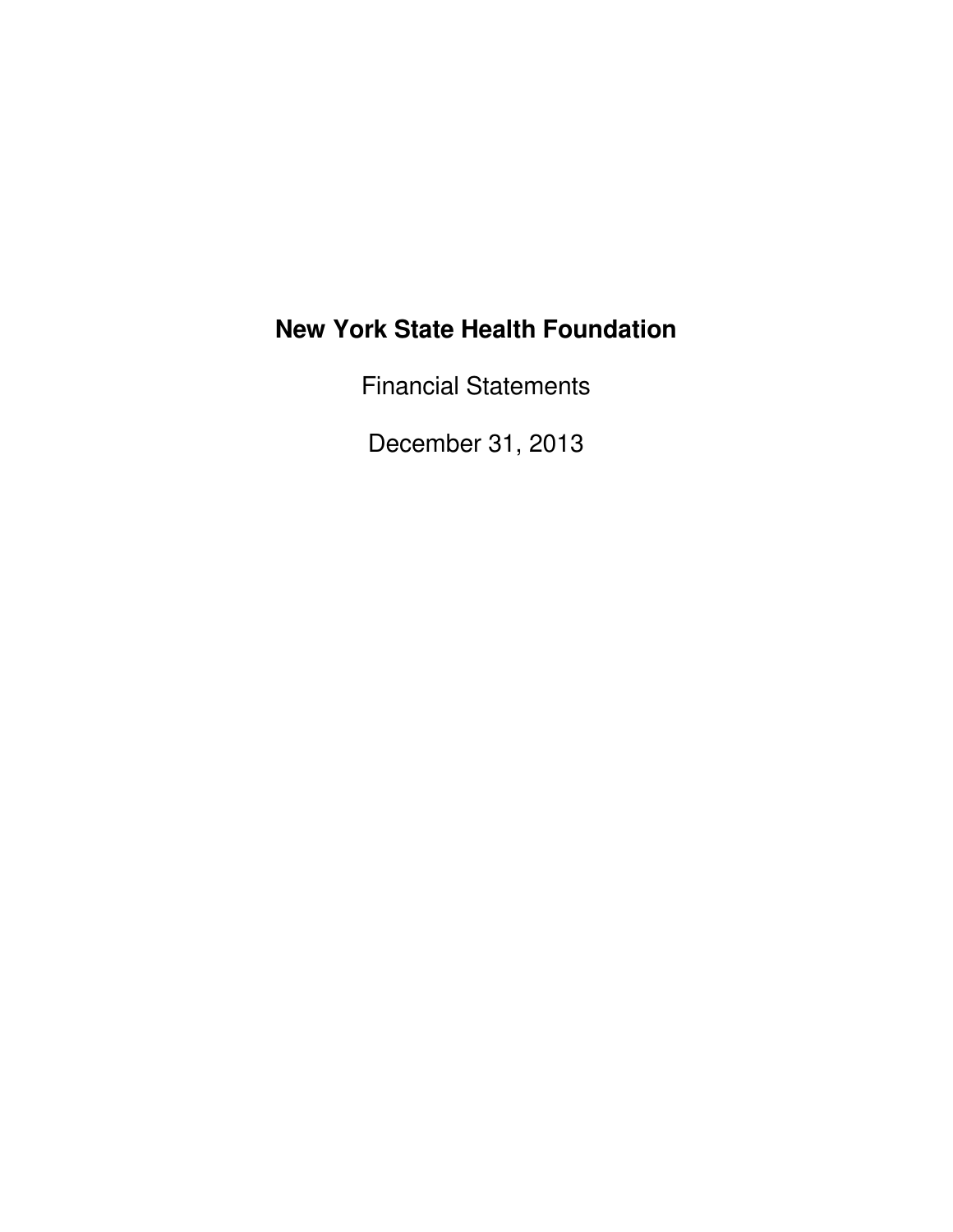



# **Independent Auditors' Report**

# **To the Board of Directors of New York State Health Foundation**

We have audited the accompanying financial statements of New York State Health Foundation (the "Foundation") which comprise the statement of financial position as of December 31, 2013, and the related statements of activities and cash flows for the year then ended, and the related notes to the financial statements.

## **Management's Responsibility for the Financial Statements**

Management is responsible for the preparation and fair presentation of these financial statements in accordance with accounting principles generally accepted in the United States of America; this includes the design, implementation, and maintenance of internal control relevant to the preparation and fair presentation of financial statements that are free from material misstatement, whether due to fraud or error.

# **Auditors' Responsibility**

Our responsibility is to express an opinion on these financial statements based on our audit. We conducted our audit in accordance with auditing standards generally accepted in the United States of America. Those standards require that we plan and perform the audit to obtain reasonable assurance about whether the financial statements are free from material misstatement.

An audit involves performing procedures to obtain audit evidence about the amounts and disclosures in the financial statements. The procedures selected depend on the auditors' judgment, including the assessment of the risks of material misstatement of the financial statements, whether due to fraud or error. In making those risk assessments, the auditor considers internal control relevant to the entity's preparation and fair presentation of the financial statements in order to design audit procedures that are appropriate in the circumstances, but not for the purpose of expressing an opinion on the effectiveness of the entity's internal control. Accordingly, we express no such opinion. An audit also includes evaluating the appropriateness of accounting policies used and the reasonableness of significant accounting estimates made by management, as well as evaluating the overall presentation of the financial statements.

We believe that the audit evidence we have obtained is sufficient and appropriate to provide a basis for our audit opinion.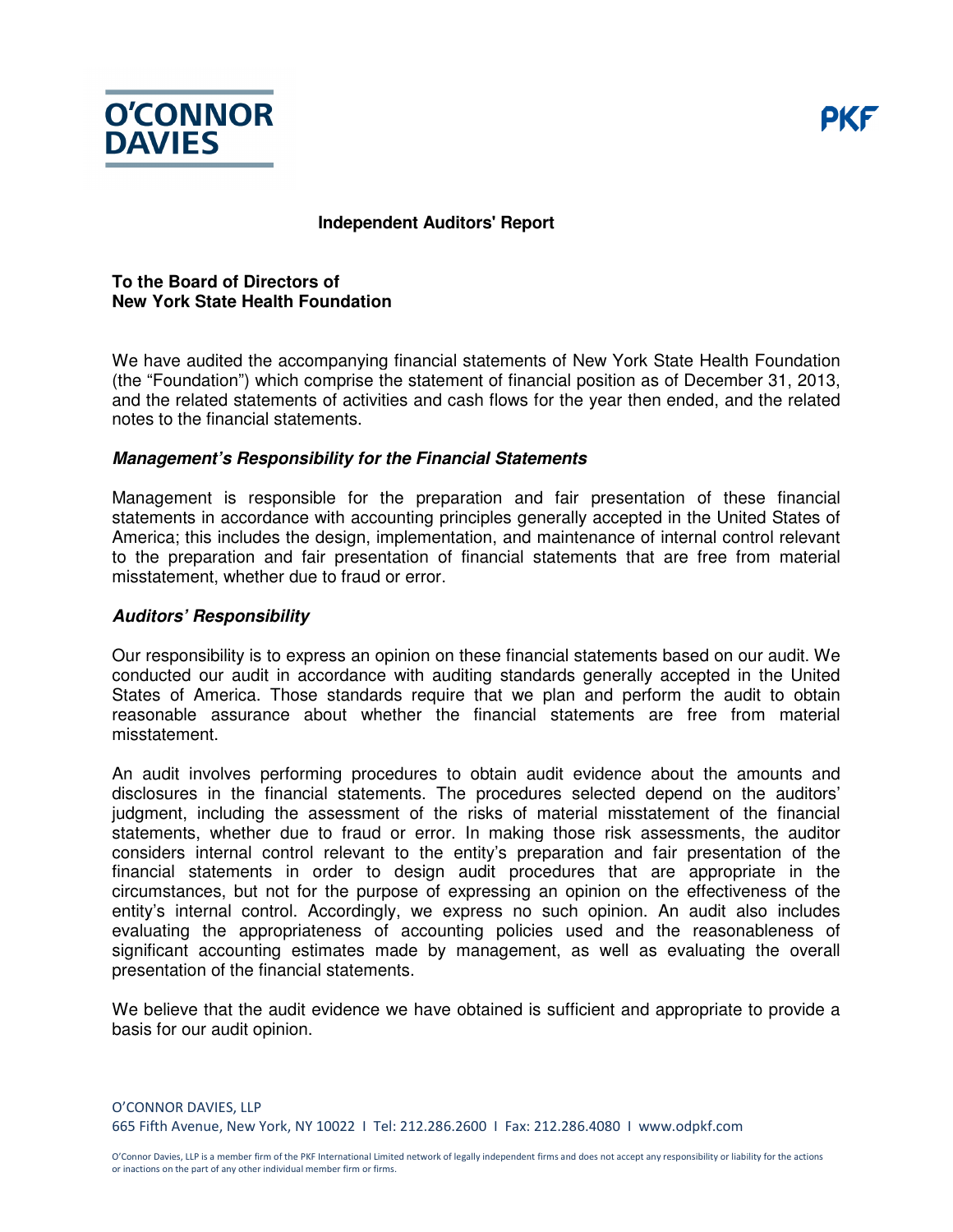# **To the Board of Directors of New York State Health Foundation**

# **Opinion**

In our opinion, the financial statements referred to above present fairly, in all material respects, the financial position of New York State Health Foundation as of December 31, 2013, and the changes in its net assets and its cash flows for the year then ended in accordance with accounting principles generally accepted in the United States of America.

# **Report on Summarized Comparative Statements**

We have previously audited the Foundation's December 31, 2012 financial statements, and we expressed an unmodified audit opinion on those audited financial statements in our report dated May 30, 2013. In our opinion, the summarized comparative information presented herein as of and for the year ended December 31, 2012 is consistent, in all material respects, with the audited financial statements from which it has been derived.

# **Other Matter**

Our audit was conducted for the purpose of forming an opinion on the financial statements as a whole. The supplementary information on page 13 is presented for purposes of additional analysis and is not a required part of the financial statements. Such information is the responsibility of management and was derived from and relates directly to the underlying accounting and other records used to prepare the financial statements. The information has been subjected to the auditing procedures applied in the audit of the financial statements and certain additional procedures, including comparing and reconciling such information directly to the underlying accounting and other records used to prepare the financial statements or to the financial statements themselves, and other additional procedures in accordance with auditing standards generally accepted in the United States of America. In our opinion, the information is fairly stated in all material respects in relation to the financial statements as a whole.

O'Connor Davies, UP

May 27, 2014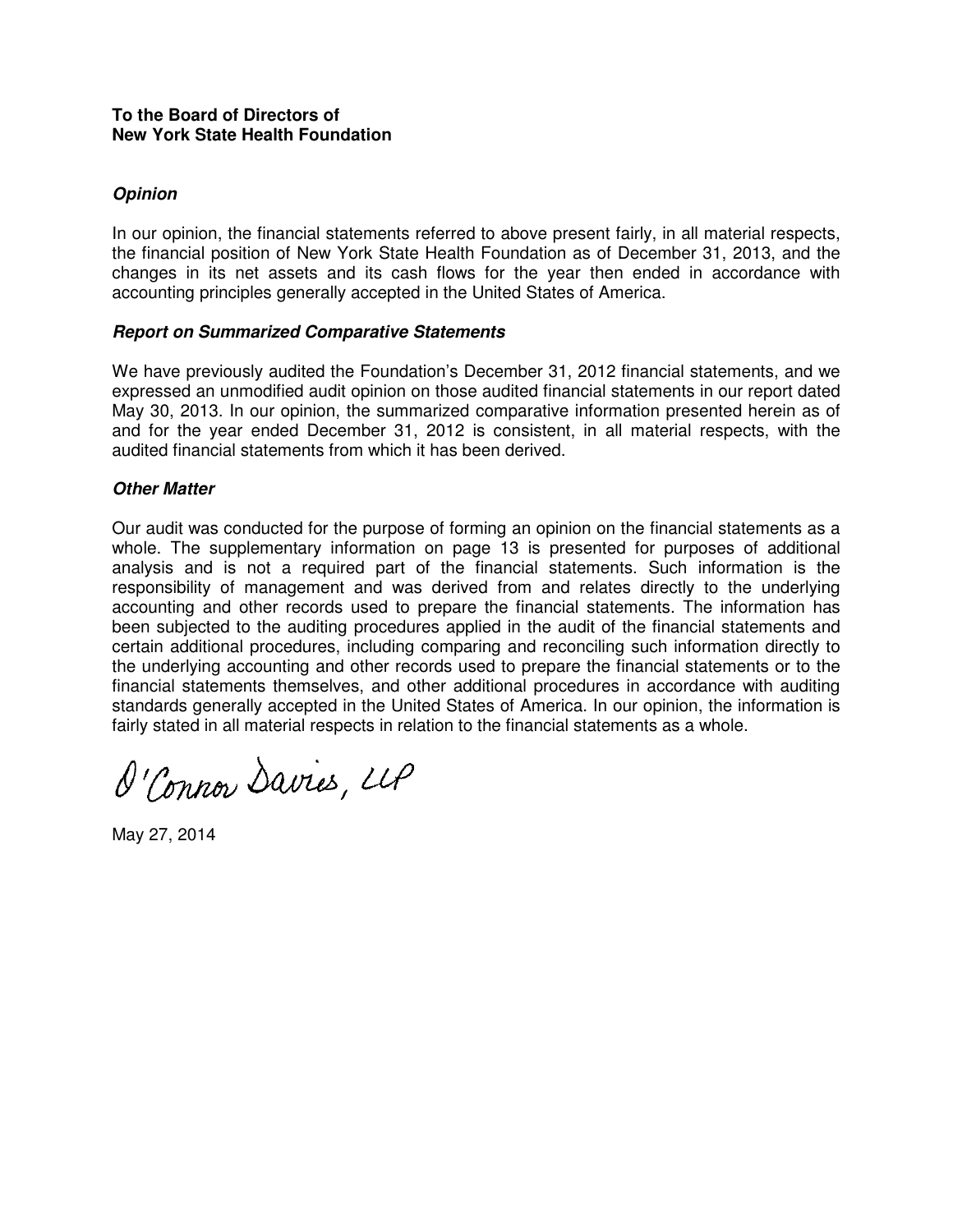# Statement of Financial Position December 31, 2013 (With Comparative Amounts at December 31, 2012)

|                                                  | 2013              | 2012              |
|--------------------------------------------------|-------------------|-------------------|
| <b>ASSETS</b>                                    |                   |                   |
| Cash and cash equivalents                        | \$<br>2,049,712   | \$<br>1,670,054   |
| Accrued investment income                        | 378,205           | 670,701           |
| Grants receivable                                | 152,500           |                   |
| Prepaid expenses                                 | 9,442             | 18,971            |
| Prepaid federal excise tax                       | 186,000           | 48,000            |
| Program related investments                      | 849,680           | 951,139           |
| Investments                                      | 283,749,279       | 276,527,553       |
| Deposits and other assets                        | 2,446             |                   |
| Property and equipment, net                      | 252,209           | 308,210           |
|                                                  | 287,629,473<br>\$ | 280,194,628<br>\$ |
| <b>LIABILITIES AND NET ASSETS</b><br>Liabilities |                   |                   |
| Accounts payable and accrued expenses            | \$<br>359,472     | \$<br>336,539     |
| Grants payable, net                              | 5,720,841         | 7,536,192         |
| Deferred rent                                    | 601,468           | 574,054           |
| Deferred Federal excise tax                      | 861,000           | 681,000           |
| <b>Total Liabilities</b>                         | 7,542,781         | 9,127,785         |
| <b>Net Assets</b>                                | 280,086,692       | 271,066,843       |
|                                                  | \$<br>287,629,473 | 280,194,628<br>\$ |

See notes to financial statements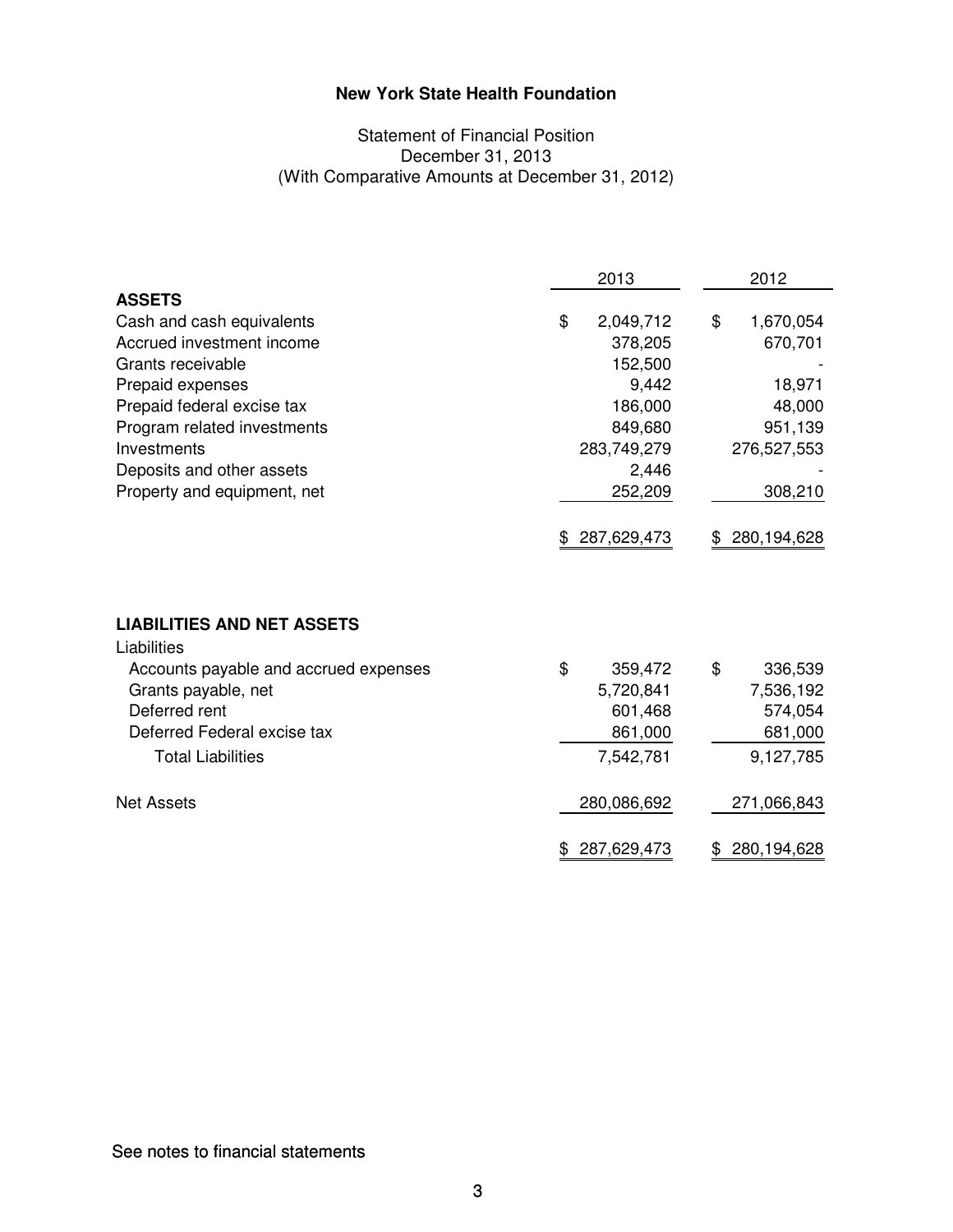# Statement of Activities Year Ended December 31, 2013 (With Summarized Totals for the Year Ended December 31, 2012)

|                                                                                                                                            | 2013            | 2012              |
|--------------------------------------------------------------------------------------------------------------------------------------------|-----------------|-------------------|
| <b>REVENUE AND SUPPORT</b>                                                                                                                 |                 |                   |
| Investment Income                                                                                                                          |                 |                   |
| Interest and dividends                                                                                                                     | \$<br>3,332,226 | \$<br>3,639,165   |
| Net realized gain from sale of investments<br>Less:                                                                                        | 10,309,431      | 3,642,958         |
| Investment expense                                                                                                                         | 982,882         | 978,692           |
| Net Investment Income                                                                                                                      | 12,658,775      | 6,303,431         |
| Rental Income                                                                                                                              | 49,088          | 105,744           |
| Contributions                                                                                                                              | 305,000         |                   |
| <b>Total Revenue and Support</b>                                                                                                           | 13,012,863      | 6,409,175         |
| <b>EXPENSES</b>                                                                                                                            |                 |                   |
| Grants authorized, net of rescinded/refunded amounts<br>of \$660,477 and \$111,348, and present<br>value discount of \$31,449 and \$29,205 | 8,023,826       | 10,061,869        |
| Program support, planning and development                                                                                                  | 3,745,188       | 3,954,875         |
| <b>Total Program Services</b>                                                                                                              | 11,769,014      | 14,016,744        |
| Operations and governance                                                                                                                  | 668,633         | 717,358           |
| <b>Total Expenses</b>                                                                                                                      | 12,437,647      | 14,734,102        |
| Change in Net Assets Before Unrealized Gain                                                                                                |                 |                   |
| on Investments and Federal Excise Taxes                                                                                                    | 575,216         | (8,324,927)       |
| Unrealized gain on investments                                                                                                             | 8,986,360       | 17,221,697        |
| Provision for Federal excise taxes                                                                                                         | (541,727)       | (485, 846)        |
| Change in Net Assets                                                                                                                       | 9,019,849       | 8,410,924         |
| <b>NET ASSETS</b>                                                                                                                          |                 |                   |
| Beginning of year                                                                                                                          | 271,066,843     | 262,655,919       |
| End of year                                                                                                                                | 280,086,692     | 271,066,843<br>\$ |

# See notes to financial statements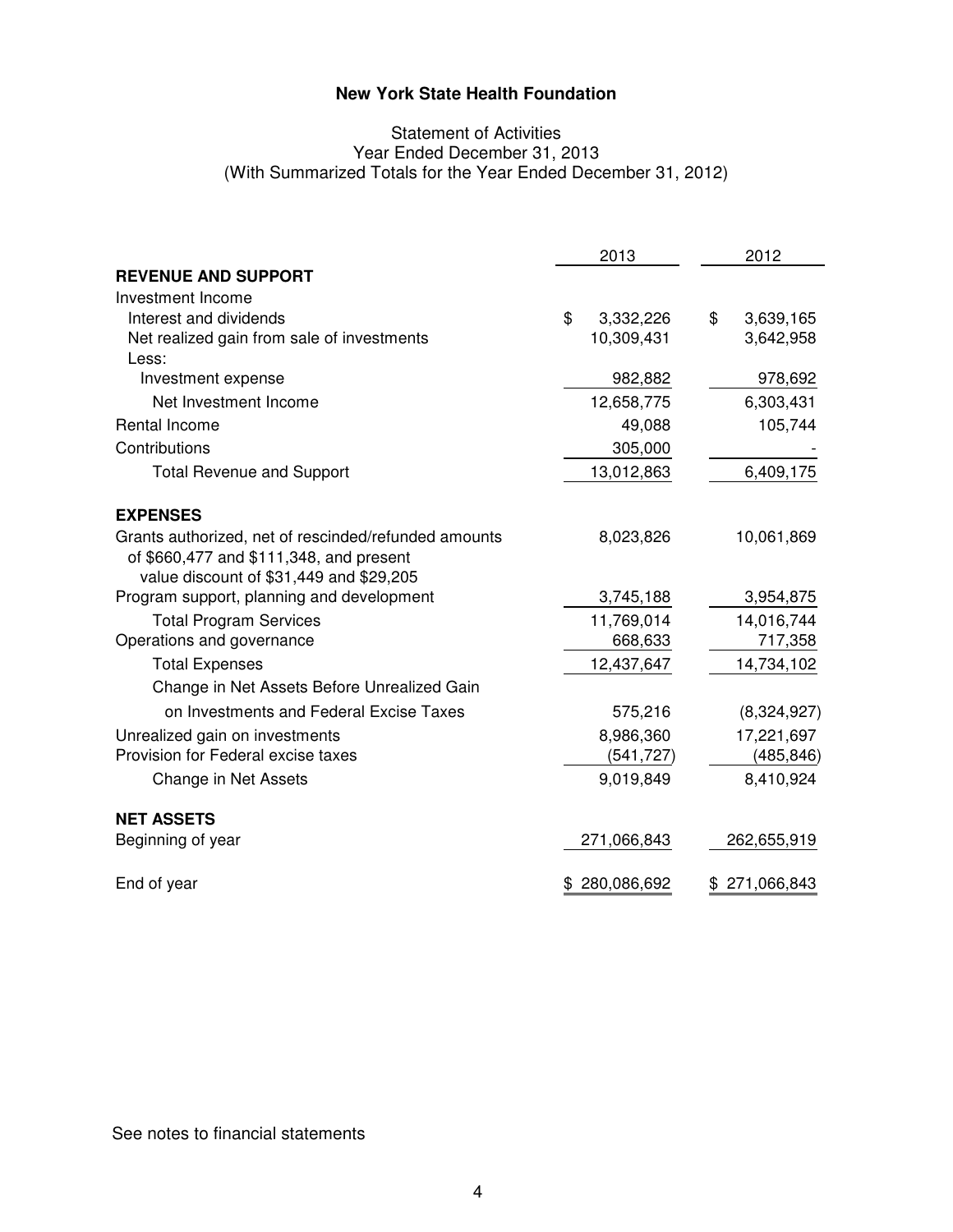# Statement of Cash Flows Year Ended December 31, 2013 (With Comparative Amounts for the Year Ended December 31, 2012)

| 2013                                          |    |                 | 2012 |                |
|-----------------------------------------------|----|-----------------|------|----------------|
| <b>CASH FLOWS FROM OPERATING ACTIVITIES</b>   |    |                 |      |                |
| Change in net assets                          | \$ | 9,019,849       |      | \$8,410,924    |
| Adjustments to reconcile change in net assets |    |                 |      |                |
| to net cash from operating activities         |    |                 |      |                |
| Depreciation                                  |    | 113,304         |      | 110,471        |
| Realized gain from sale of investments        |    | (10, 309, 431)  |      | (3,642,958)    |
| Unrealized gain on investments                |    | (8,986,360)     |      | (17, 221, 697) |
| Deferred federal excise tax                   |    | 180,000         |      | 341,000        |
| Discount on grants payable                    |    | 31,449          |      | 29,205         |
| Amortization of deferred rent                 |    | 27,414          |      | 22,365         |
| Changes in operating assets and liabilities   |    |                 |      |                |
| Accrued investment income                     |    | 292,496         |      | 82,516         |
| Grants receivable                             |    | (152,500)       |      |                |
| Prepaid expenses                              |    | 9,529           |      | 41,252         |
| Prepaid excise tax                            |    | (138,000)       |      | (65,000)       |
| Deposits and other assets                     |    | (2, 446)        |      | 54,842         |
| Accounts payable and accrued expenses         |    | 22,933          |      | 39,578         |
| Grants payable                                |    | (1,846,800)     |      | (1,606,739)    |
| <b>Other liabilities</b>                      |    |                 |      | (82, 820)      |
| Net Cash From Operating Activities            |    | (11, 738, 563)  |      | (13, 487, 061) |
| <b>CASH FLOWS FROM INVESTING ACTIVITIES</b>   |    |                 |      |                |
| Repayment of program related investments      |    | 101,459         |      | 162,451        |
| Purchase of property and equipment            |    | (57, 303)       |      | (7,099)        |
| Proceeds from sale of investments             |    | 122,453,177     |      | 34,000,296     |
| Purchase of investments                       |    | (110, 379, 112) |      | (21,698,960)   |
| Net Cash From Investing Activities            |    | 12,118,221      |      | 12,456,688     |
| Net Change in Cash and Cash Equivalents       |    | 379,658         |      | (1,030,373)    |
| <b>CASH AND CASH EQUIVALENTS</b>              |    |                 |      |                |
| Beginning of year                             |    | 1,670,054       |      | 2,700,427      |
|                                               |    |                 |      |                |
| End of year                                   | \$ | 2,049,712       | \$   | 1,670,054      |
| <b>SUPPLEMENTAL CASH FLOW INFORMATION</b>     |    |                 |      |                |
| Federal excise taxes paid                     | \$ | 500,000         | \$   | 210,000        |

See notes to financial statements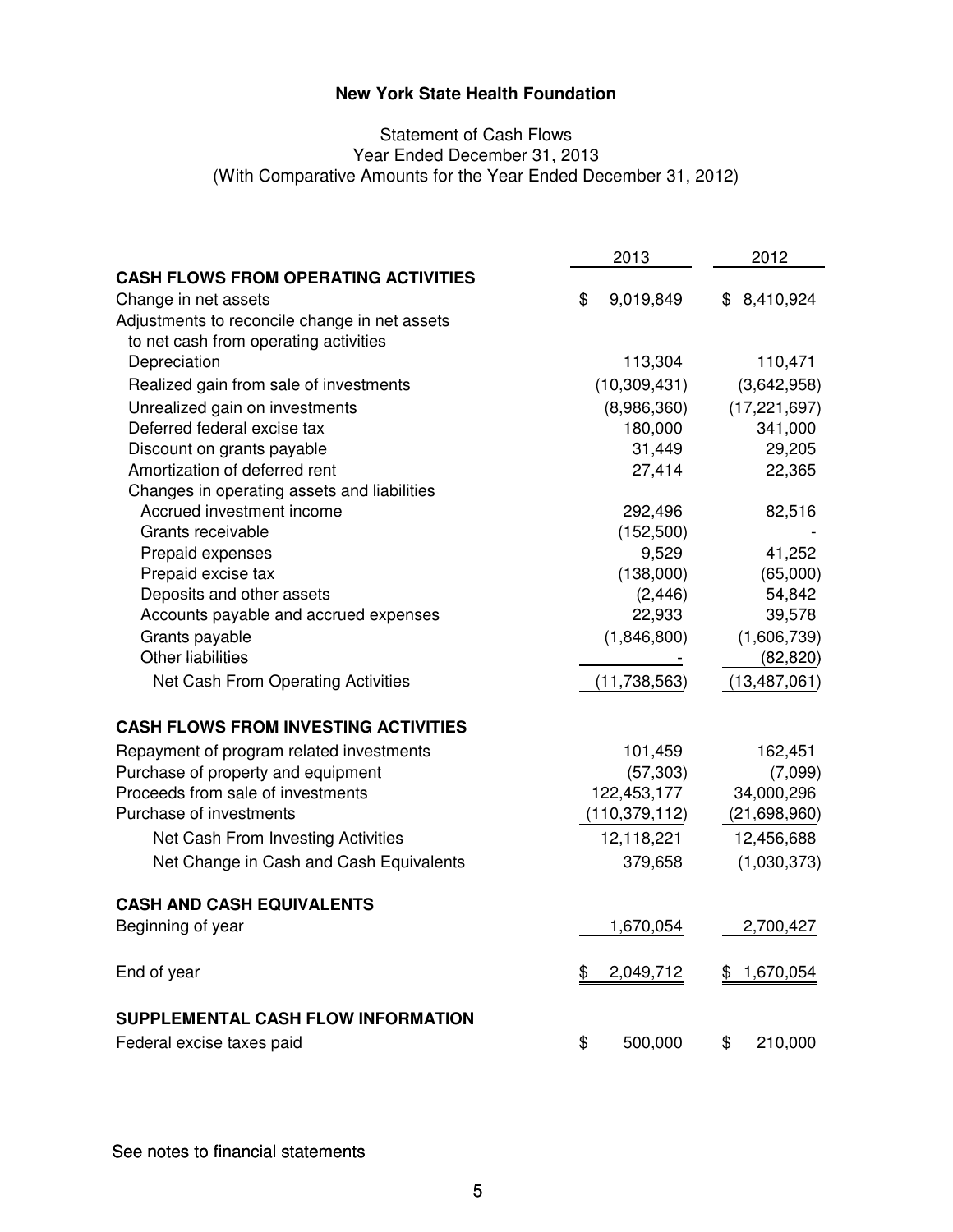Notes to Financial Statements December 31, 2013

## **1. Organization**

New York State Health Foundation, formerly The New York Charitable Asset Foundation, (the "Foundation") is a New York not-for-profit corporation organized on October 25, 2002 to pursue tax-exempt charitable purposes. The Foundation was formed as part of the conversion of Empire HealthChoice, Inc. (doing business as Empire Blue Cross & Blue Shield) to a for-profit corporation. Pursuant to the legislation authorizing the conversion, the Foundation received five percent of the stock of WellChoice, the holding company for Empire. The Foundation provides funding and grants for the health care related needs of residents of the State of New York ("NYS"), including without limitation, (i) expansion of access to health care by extending health insurance coverage to NYS residents who cannot afford to purchase their own coverage or who have coverage that is inadequate to meet their needs, (ii) expansion and enhancement of access to health care by augmenting and creating health care programs that deliver services to populations that are unable to access health care or that improve public health, (iii) augmentation of its other program priorities by supporting programs that inform and educate NYS residents about public health issues and empower communities to address the issues by becoming more effective at identifying and articulating health care needs and implementing solutions, and (iv) conducting any and all lawful activities which may be useful in accomplishing the foregoing purposes.

Assets, liabilities and net assets of the New York State Health Foundation Trust (the "Trust"), a revocable trust, are included in the accompanying financial statements. The Foundation is the sole trustee and beneficiary of the Trust.

# **2. Summary of Significant Accounting Policies**

## **Basis of Presentation and Use of Estimates**

The accompanying financial statements have been prepared in accordance with accounting principles generally accepted in the United States of America (U.S. GAAP), which requires management to make estimates and assumptions that affect the reported amounts of assets and liabilities and disclosure of contingent assets and liabilities at the date of the financial statements and the reported amounts of revenues and expenses during the reporting period. Accordingly actual results could differ from those estimates.

## **Cash and Cash Equivalents**

Cash and cash equivalents consist of checking and money market accounts. The Foundation considers all highly liquid debt instruments available for current use with a maturity date of three months or less at the date of purchase to be cash equivalents.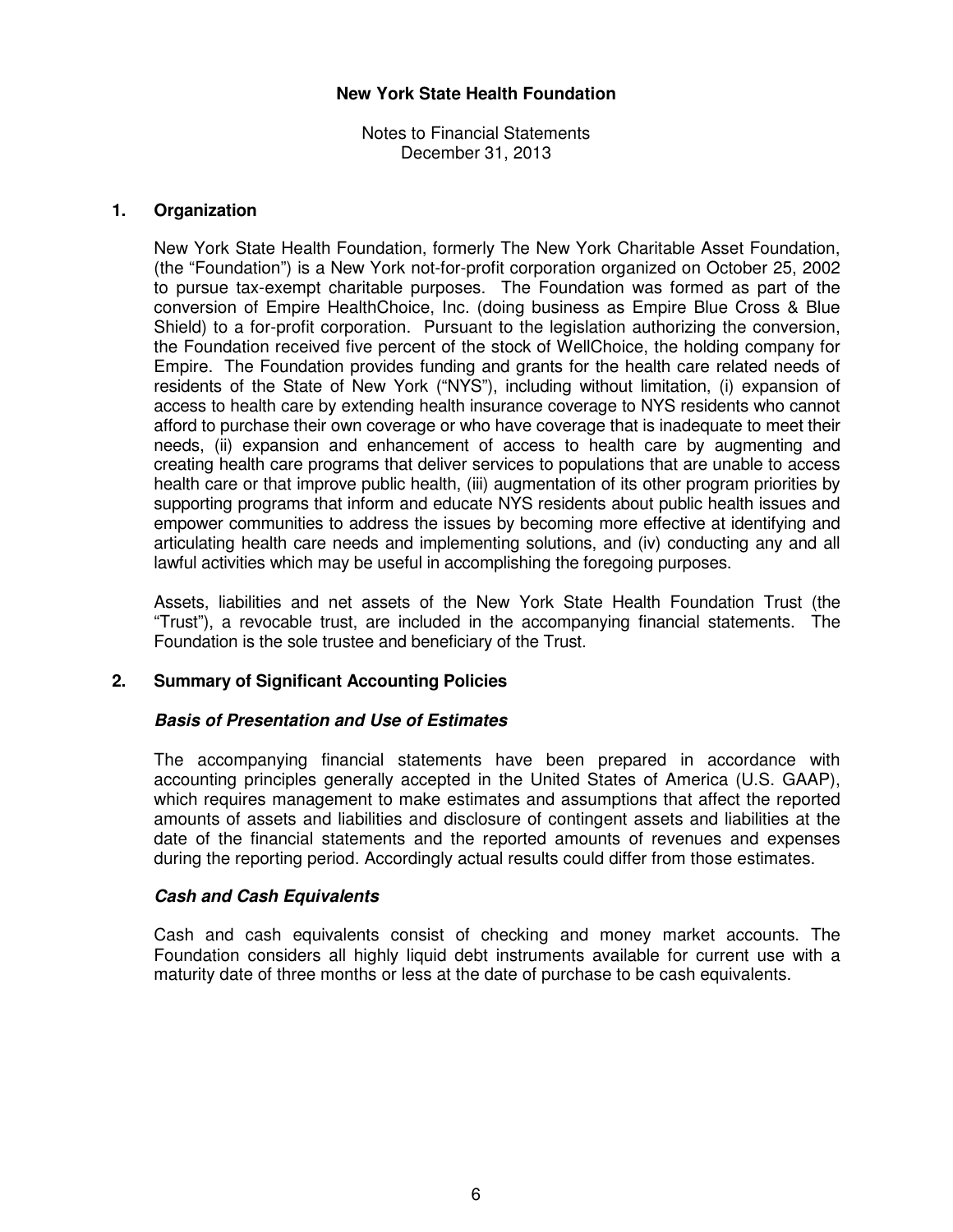Notes to Financial Statements December 31, 2013

# **2. Summary of Significant Accounting Policies (continued)**

# **Fair Value of Financial Instruments**

The Foundation follows U.S. GAAP guidance on Fair Value Measurements which defines fair value and establishes a fair value hierarchy organized into three levels based upon the input assumptions used in pricing assets. Level 1 inputs have the highest reliability and are related to assets with unadjusted quoted prices in active markets. Level 2 inputs relate to assets with other than quoted prices in active markets which may include quoted prices for similar assets or liabilities or other inputs which can be corroborated by observable market data. Level 3 inputs are unobservable inputs and are used to the extent that observable inputs do not exist.

## **Investments Valuation**

Investments are stated at fair value. The fair value of alternative investments has been estimated using the Net Asset Value ("NAV") as reported by the management of the respective alternative investment fund. U.S. GAAP guidance provides for the use of NAV as a "Practical Expedient" for estimating fair value of alternative investments. NAV reported by each alternative investment fund is used as a practical expedient to estimate the fair value of the Foundation's interest therein and their classification within Level 2 or 3 is based on the Foundation's ability to redeem its interest in the near term.

## **Investment Income Recognition**

Purchases and sales of securities are recorded on a trade-date basis. Interest income is recorded on the accrual basis and dividends are recorded on the ex-dividend date. Realized gains and losses on the sale of investments are computed on the specific identification basis. Realized and unrealized gains and losses are included in the determination of the change in net assets.

## **Property and Equipment**

Property and equipment are carried at cost and are depreciated using the straight-line method over the estimated useful life of the assets. Physical assets acquired with costs in excess of \$1,000 and having a period of benefit in excess of one year are capitalized.

## **Grants**

 The liability for grants is recognized when specific grants are authorized by the Board of Directors and the recipients have been notified in an award letter.

## **Presentation of Net Assets**

Net assets are classified based on the existence or absence of donor-imposed restrictions. Accordingly, the Foundation's net assets and changes therein are classified as permanently restricted, temporarily restricted or unrestricted. At December 31, 2013 and 2012 the Foundation did not have any temporarily or permanently restricted net assets.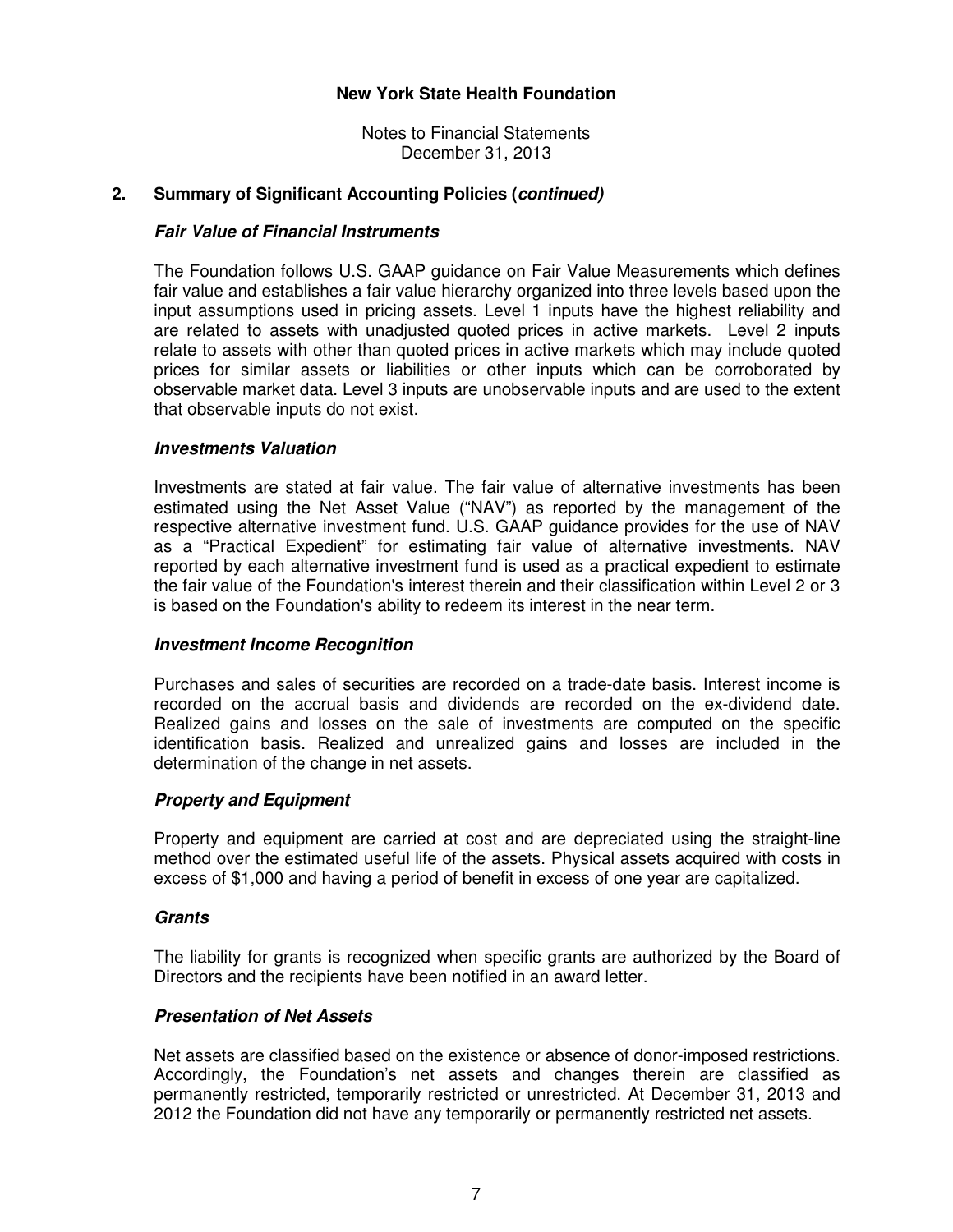Notes to Financial Statements December 31, 2013

# **2. Summary of Significant Accounting Policies (continued)**

## **Contributions**

Contributions are recorded as temporarily restricted support if they are received with donor stipulations that limit the use of the contribution or that have time restrictions. When a temporary restriction expires, that is, when a stipulated time restriction ends or purpose restriction is accomplished, temporarily restricted net assets are reclassified as unrestricted net assets and reported in the statement of activities as net assets released from restrictions. Contributions that are restricted by the donor are reported as an increase in unrestricted net assets if the restriction expires in the reporting period in which the contribution is received.

## **Accounting for Uncertainty in Income Taxes**

The Foundation recognizes the effect of income tax positions only if those positions are more likely than not to be sustained. Management has determined that the Foundation had no uncertain tax positions that would require financial statement recognition. The Foundation is no longer subject to examinations by the applicable taxing jurisdictions for periods prior to 2010.

## **Prior Year Summarized Comparative Information**

Information as of and for the year ended December 31, 2012 is presented for comparative purposes only. The notes to the financial statements and certain activity by net asset classification are not included in this report. Accordingly, such information does not include sufficient detail to constitute a presentation in conformity with accounting principles generally accepted in the United States of America. Accordingly, such information should be read in conjunction with the Foundation's financial statements as of and for the year ended December 31, 2012, from which the summarized comparative information was derived.

## **Subsequent Events Evaluation by Management**

Management has evaluated subsequent events for disclosure and/or recognition in the financial statements through the date that the financial statements were available to be issued, which is May 27, 2014.

## **3. Concentrations of Credit Risk**

The Foundation's financial instruments that are potentially exposed to concentration of credit risk consist of cash, cash equivalents and investments. The Foundation places its cash and cash equivalents with quality financial institutions. The gold exchange traded fund represents interest in physical gold held by a custodial bank. Equity or money market funds are in commingled vehicles organized as either Common Trust Funds, limited partnerships or Exchange Traded Funds. At times, cash balances may be in excess of FDIC insurance limit. The Foundation routinely assesses the financial strength of its cash, cash equivalents and investment portfolio. As a consequence, concentrations of credit risk are limited.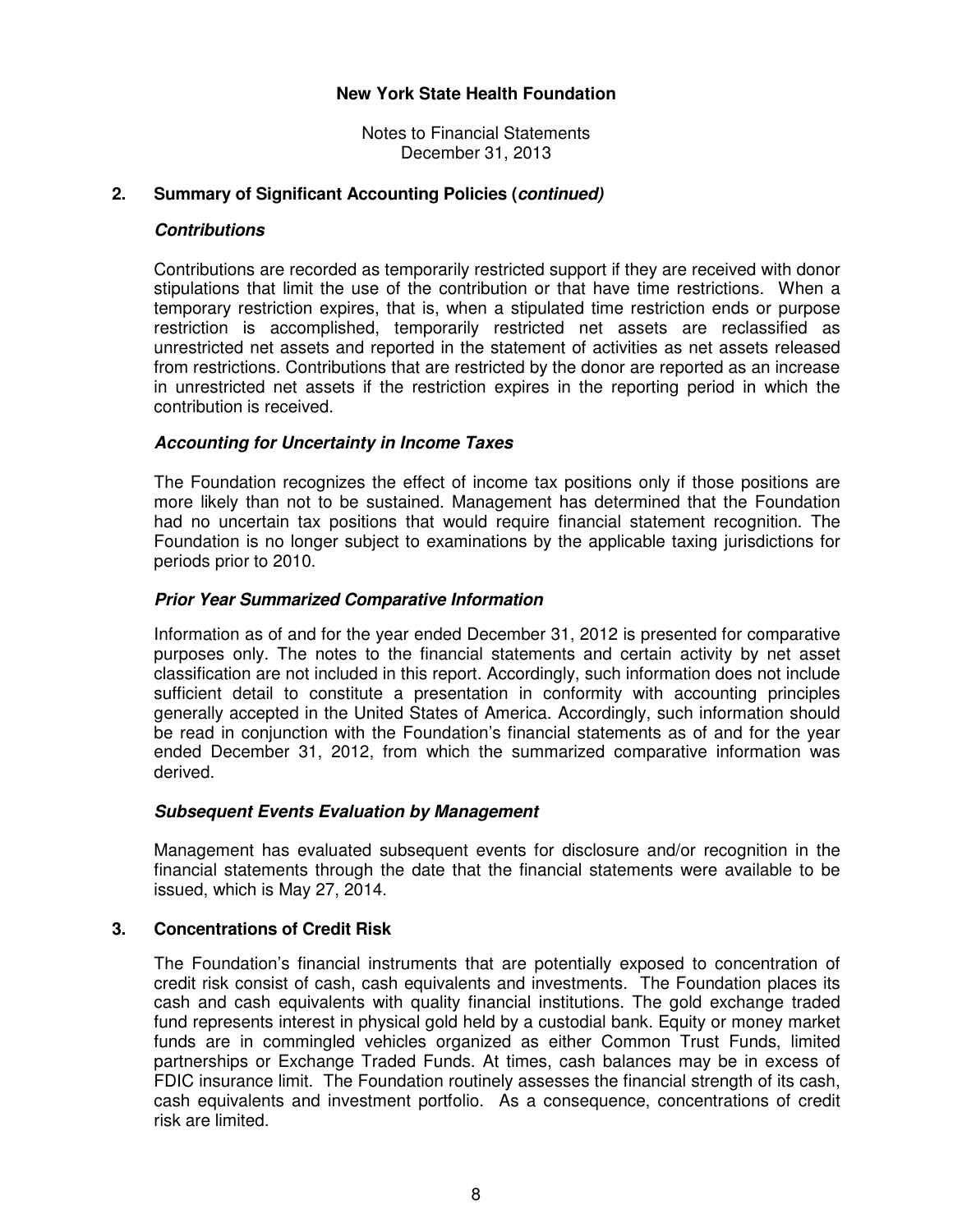Notes to Financial Statements December 31, 2013

# **4. Property and Equipment**

Property and equipment consists of the following as of December 31,

|                                | 2013      | 2012      |
|--------------------------------|-----------|-----------|
|                                |           |           |
| Furniture and equipment        | \$744,932 | \$696,196 |
| Leasehold Improvements         | 132,562   | 123,995   |
|                                | 877,494   | 820,191   |
| Less: accumulated depreciation | 625,285   | 511,981   |
|                                | \$252,209 | \$308,210 |

# **5. Investments**

The following are major categories of investments measured at fair value on a recurring basis at December 31, grouped by fair value hierarchy:

|                         | 2013 |               |    |                    |    |               |
|-------------------------|------|---------------|----|--------------------|----|---------------|
|                         |      | Level 1       |    | Level <sub>2</sub> |    | Total         |
| Exchange traded funds   |      |               |    |                    |    |               |
| Equity fund             | \$   | 38,616,531    | \$ |                    | \$ | 38,616,531    |
| Fixed income fund       |      | 69,924,510    |    |                    |    | 69,924,510    |
| Natural resources fund  |      | 10,728,080    |    |                    |    | 10,728,080    |
| Mutual fund, equity     |      | 16,862,990    |    |                    |    | 16,862,990    |
| Corporate bonds         |      |               |    | 18,198,173         |    | 18,198,173    |
| Taxable municipal bonds |      | 2,155,190     |    |                    |    | 2,155,190     |
| Alternative investments |      |               |    |                    |    |               |
| Equity funds            |      |               |    | 127,256,163        |    | 127,256,163   |
| Money market fund       |      |               |    | 7,642              |    | 7,642         |
|                         | \$   | 138,287,301   | \$ | 145,461,978        |    | \$283,749,279 |
|                         |      |               |    | 2012               |    |               |
|                         |      | Level 1       |    | Level <sub>2</sub> |    | Total         |
| Exchange traded funds   |      |               |    |                    |    |               |
| Equity fund             | \$   | 30,575,645    | \$ |                    | \$ | 30,575,645    |
| Fixed income funds      |      | 37,124,501    |    |                    |    | 37,124,501    |
| Natural resources fund  |      | 20,003,965    |    |                    |    | 20,003,965    |
| Mutual fund, equity     |      | 16,095,425    |    |                    |    | 16,095,425    |
| Corporate bonds         |      |               |    | 20,985,478         |    | 20,985,478    |
| Taxable municipal bonds |      | 2,326,600     |    |                    |    | 2,326,600     |
| Alternative investments |      |               |    |                    |    |               |
| Equity funds            |      |               |    | 97,617,232         |    | 97,617,232    |
| Fixed income funds      |      |               |    | 51,798,707         |    | 51,798,707    |
|                         |      | \$106,126,136 | \$ | 170,401,417        |    | \$276,527,553 |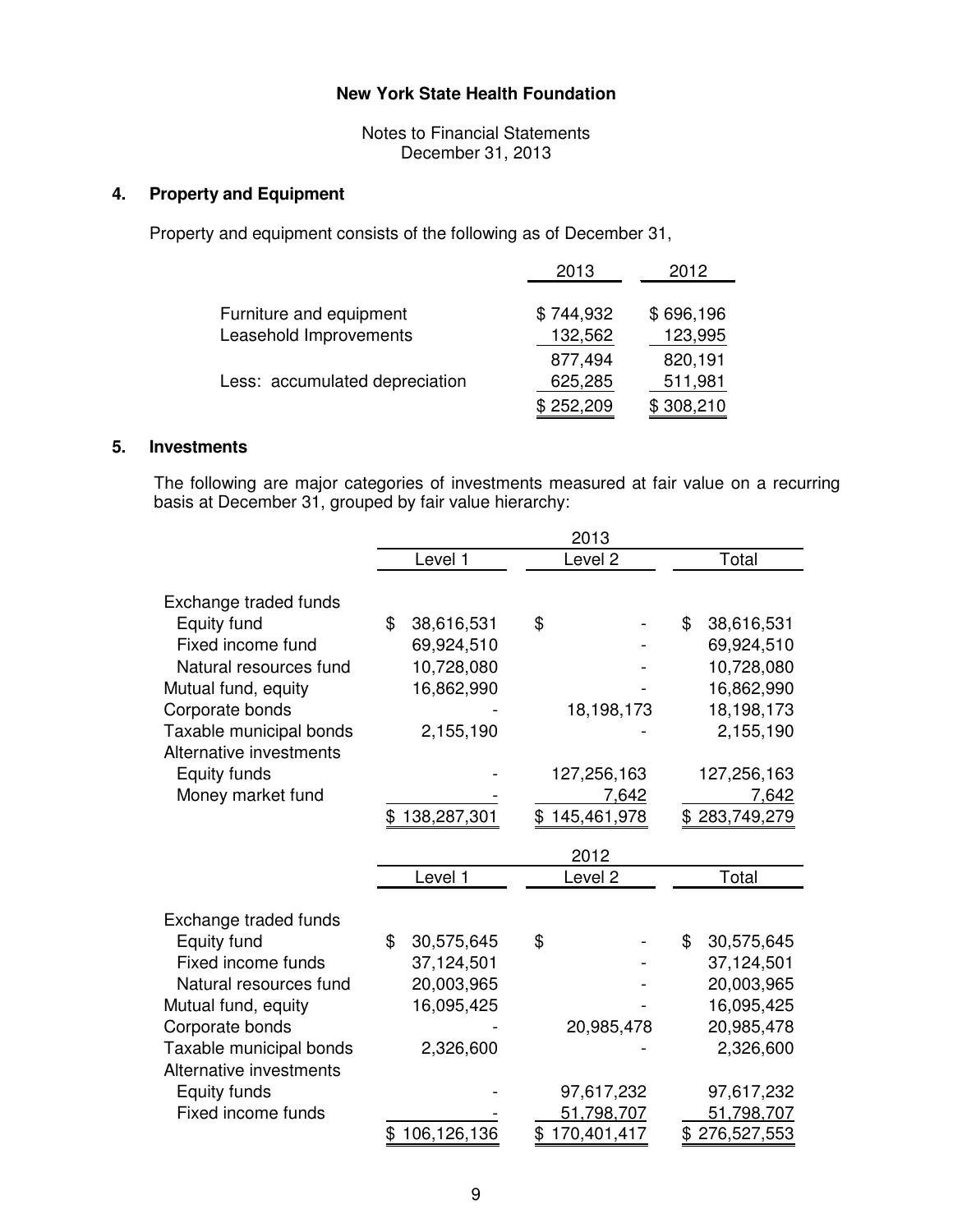Notes to Financial Statements December 31, 2013

#### **5. Investments (continued)**

 Information regarding investments valued using NAV as practical expedient at December 31, 2013 is as follows:

|                                                   | Fair Value    | Unfunded<br>Commitments        | Redemption<br>Frequency (If<br>Currently Eligible) | Redemption<br><b>Notice Period</b> |
|---------------------------------------------------|---------------|--------------------------------|----------------------------------------------------|------------------------------------|
| Equity funds (see "a" below)<br>Money market fund | \$127,256,163 | S                              | Daily                                              | 1 Day, 3 Days                      |
| (see "b" below)                                   | 7,642         |                                | Daily                                              | Daily                              |
|                                                   | 127,263,805   | \$<br>$\overline{\phantom{a}}$ |                                                    |                                    |

- a. These assets are in vehicles organized as collective trust funds and the value of the Foundation's interest in these investments is reported by their respective fund managers. The funds include index funds for domestic equities using the Russell 1000 Index, global equities using the Morgan Stanley All Country World Index (excluding US), emerging markets equities using the Morgan Stanley Emerging Markets Index, and an actively managed equity fund investing in global natural resources companies.
- b. These assets are in vehicles organized as a collective trust fund and the value of the Foundation's interest in these investments is reported by the fund manager. The fund invests in short term securities designed to produce a portfolio with a stable net asset value.

Investments organized as collective trust funds and limited partnerships are considered alternative investments for financial reporting purposes. The Foundation believes that there is little risk regarding the valuation of these assets: all of the investments comprise publicly traded securities where market values are readily available and almost all have few restrictions on redemption by the Foundation. All of the investments may be redeemed daily.

As of December 31, 2013, four individual investments represented approximately 25%, 19%, 17% and 14% of total investments. All four of these investments were in broadly diversified index funds.

# **6. Program Related Investments (PRIs)**

During 2008, the Foundation made loans to two charitable organizations totaling \$1,188,592 to assist in program related activities. PRIs, defined in IRC 4944(c), have a primary purpose of advancing the mission of the Foundation without a significant purpose of the production of income or the appreciation of property. PRIs are treated as charitable distributions on Internal Revenue Service Form 990-PF, the tax and information return filed by private foundations for minimum-distribution requirement purposes. In 2013 and 2012, \$101,459 and \$162,451 was repaid on the loans, respectively.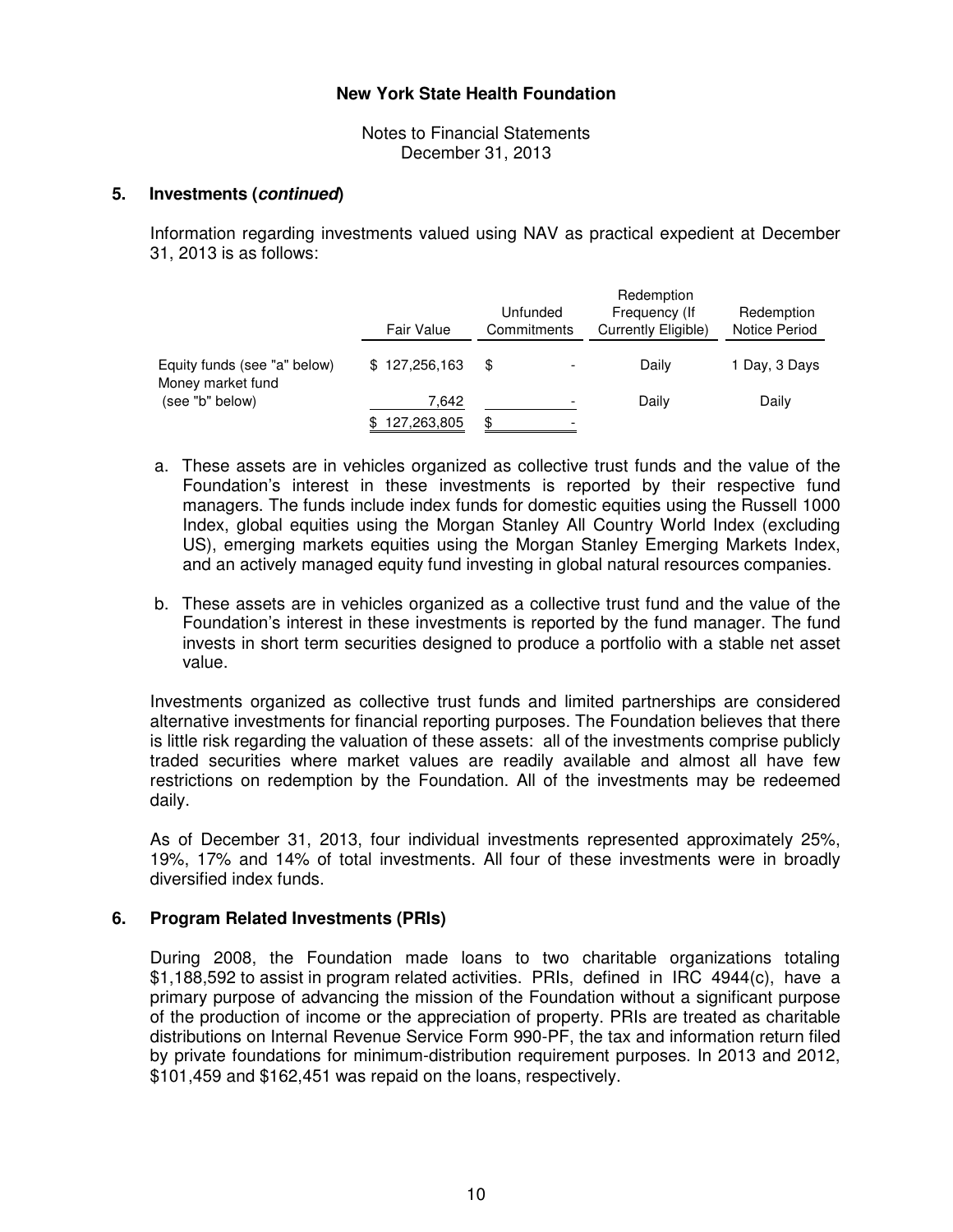Notes to Financial Statements December 31, 2013

## **7. Federal Excise Tax**

 The Foundation is exempt from Federal income taxes under Section 501(c)(3) and 509(a) of the Internal Revenue Code and has been further classified as a "private foundation." The Foundation is subject to an excise tax on its net investment income.

 Excise taxes consist of two components: current taxes based upon net investment income and deferred taxes which arise from the difference between the tax cost of the investments and the fair value.

For the years ended December 31, Federal excise tax expense consisted of the following:

|          | 2013      | 2012      |  |
|----------|-----------|-----------|--|
|          |           |           |  |
| Current  | \$362,000 | \$145,000 |  |
| Deferred | 179,727   | 340,846   |  |
|          | \$541,727 | \$485,846 |  |

#### **8. Grants Payable**

 The Foundation has entered into grant commitments with certain organizations. Payments to these organizations at December 31, are to be made as follows:

|                              | 2013        | 2012        |
|------------------------------|-------------|-------------|
|                              |             |             |
| Less than one year           | \$4,287,936 | \$5,705,446 |
| One to three years           | 1,487,787   | 1,917,077   |
|                              | 5,775,723   | 7,622,523   |
| Less: present value discount | 54,882      | 86,331      |
| Grants payable, net          | \$5,720,841 | \$7,536,192 |

 To reflect the time value of money, grants payable as of December 31, 2013 and 2012 were discounted to the present value using the Federal Reserve business lending rate of 3.34% and 3.87%, respectively.

 At the end of 2013, the Foundation's quarterly meeting was postponed until early 2014. As a result, approximately \$1.6 million in grants, that would have been authorized, were delayed until 2014.

#### **9. Temporarily Restricted Net Assets**

In 2013, the Foundation received three grants totaling \$305,000 from private foundations. Two of the grants supported the Foundation's statewide initiative to provide insurance enrollment assistance to underserved communities and the grants were redistributed to two community-based organizations. The third grant was co-funding for a project to study diabetes prevention programs and was redistributed to an organization to conduct research.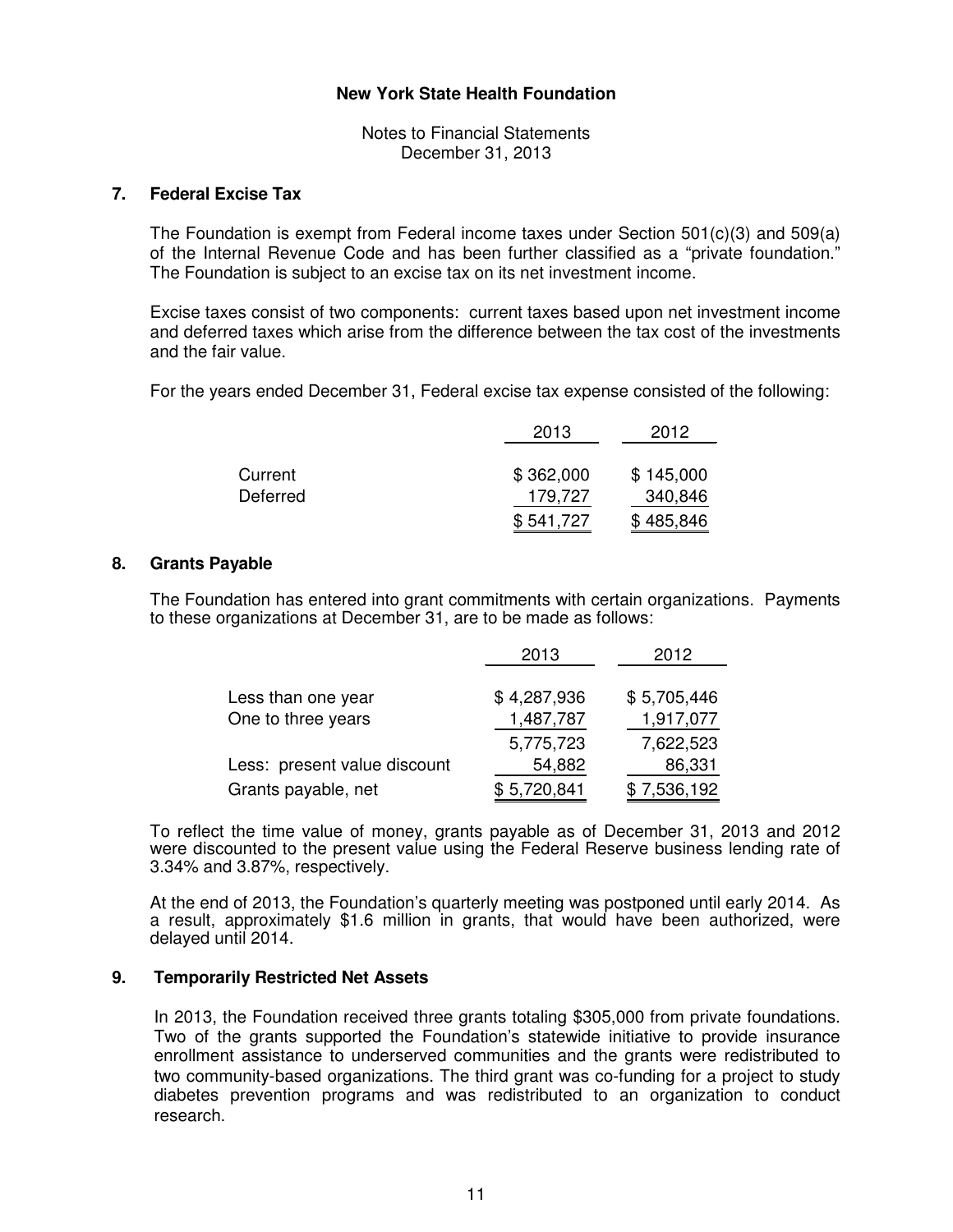Notes to Financial Statements December 31, 2013

#### **10. Retirement Plans**

 The Foundation maintains a 403(b) defined contribution plan, which covers all employees that meet eligibility requirements. The Foundation matched employee contributions up to 7.5% of their annual salary in 2013 and 2012. The Foundation made an additional 5% discretionary employer contribution to the 403(b) plan in 2013 and 2012. The Foundation made contributions totaling \$279,886 and \$305,195 to the plan for 2013 and 2012, respectively. The Foundation also maintains a 457(b) plan that is limited to senior level management employees. The Foundation does not make contributions to the 457(b) plan.

#### **11. Commitments**

The Foundation has a lease for its office space in New York City expiring in 2027. The lease contains escalation clauses that provide for increase in payments resulting from increases in real estate taxes and certain other building expenses in excess of the base period amounts.

The future minimum rental payments under the lease agreement are:

| 2014       | 544,000<br>\$. |
|------------|----------------|
| 2015       | 544,000        |
| 2016       | 600,667        |
| 2017       | 612,000        |
| 2018       | 612,000        |
| Thereafter | 4,641,000      |
|            | \$7,553,667    |

Rent expense totaled \$571,414 and \$627,427 for 2013 and 2012, respectively.

The Foundation leases part of this space to a third party. This agreement requires monthly payments to the Foundation of approximately \$4,000.

Rental income in 2013 and 2012 was \$49,088 and \$105,744, respectively.

\* \* \* \* \*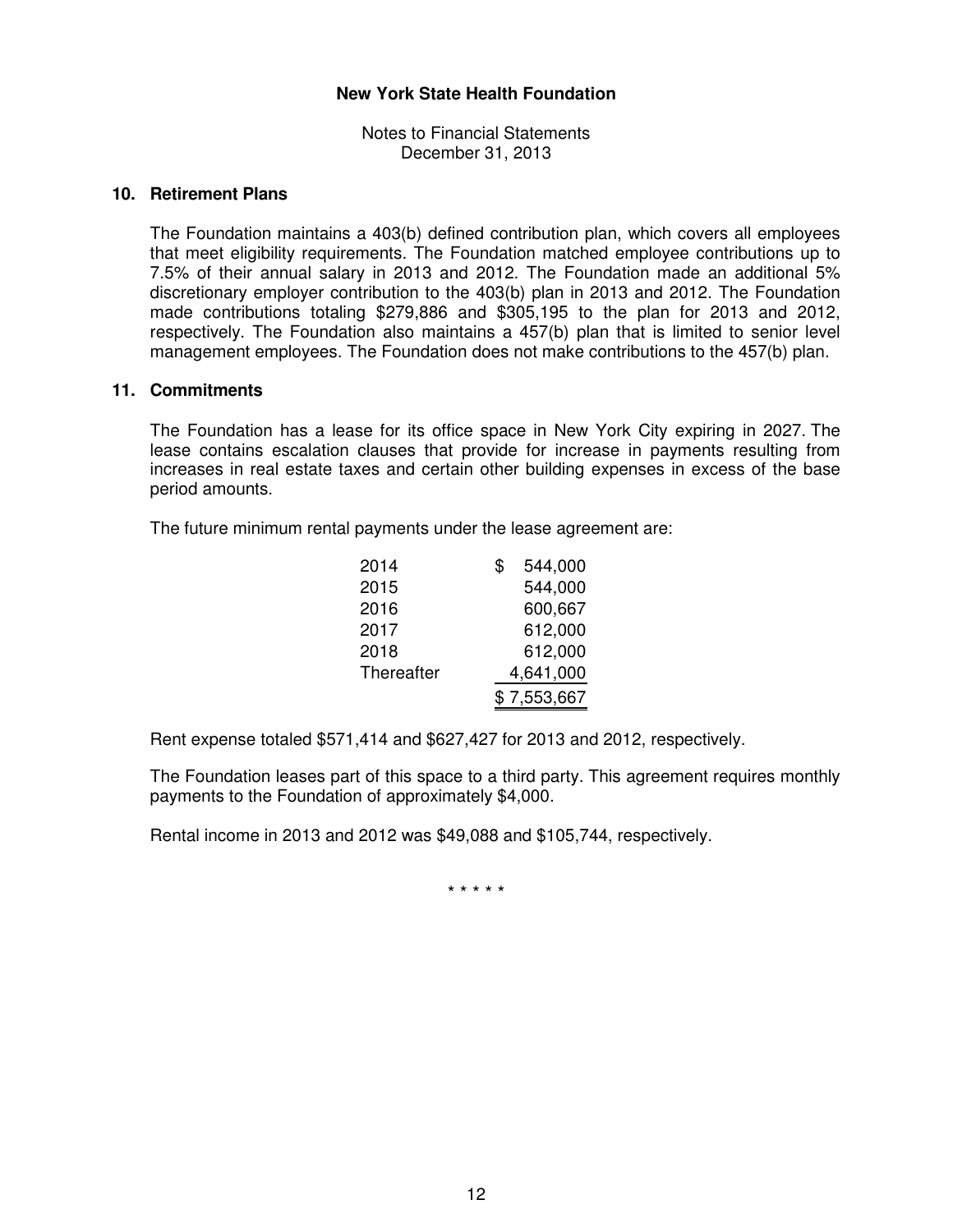Supplemental Information

December 31, 2013 (With Summarized Totals for the Year Ended December 31, 2012)